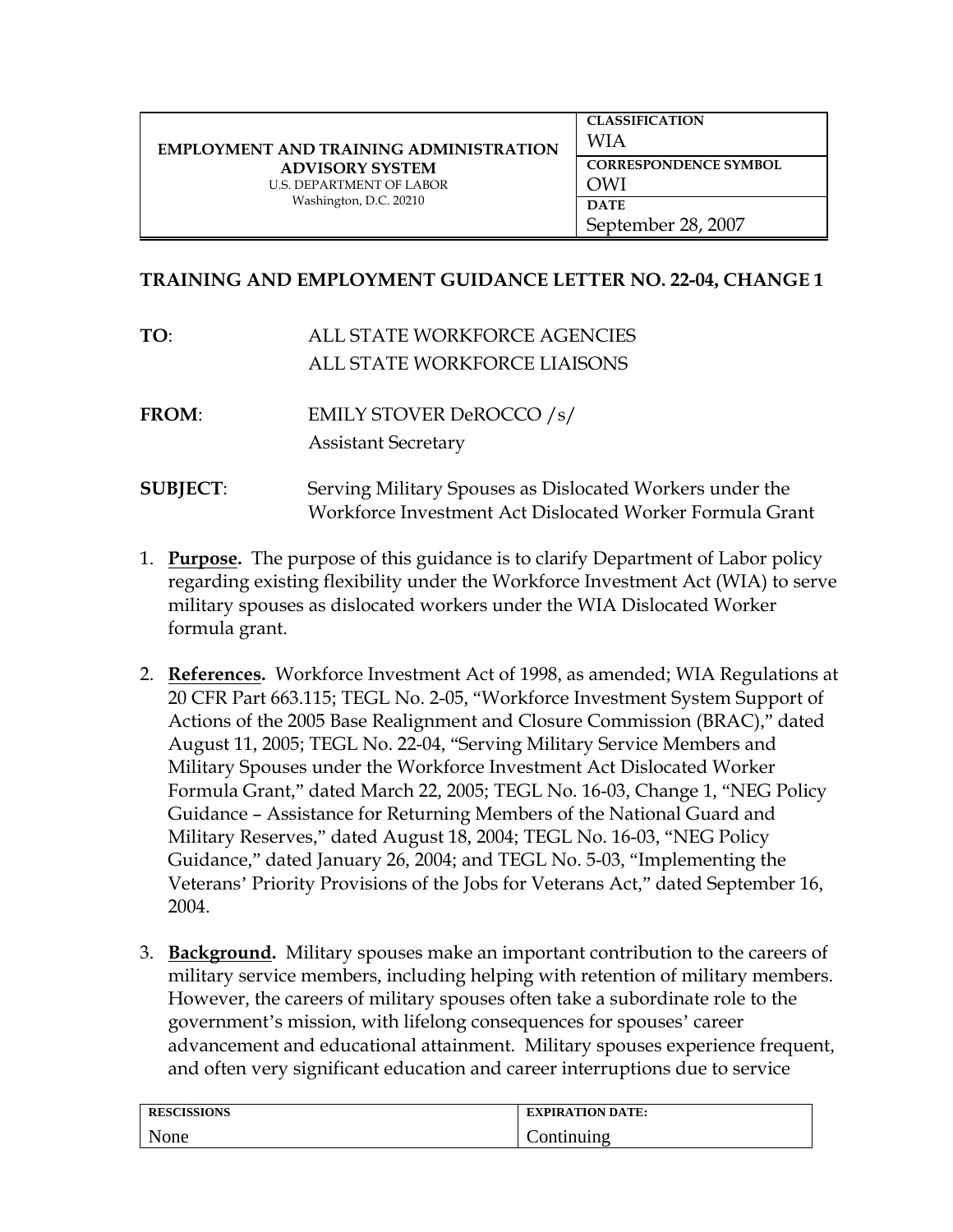members' assignments to new duty stations. The workforce investment system is uniquely positioned to leverage the full array of its resources, particularly WIA Dislocated Worker formula funding, to implement innovative education, retraining, and reemployment strategies to ensure that military spouses have full access to the resources necessary for their career stability and advancement.

This guidance is intended to amplify the guidance provided in TEGL No. 22-04, and to encourage the workforce system to take full advantage of the flexibility provided by WIA to serve military spouses as dislocated workers under WIA.

4. **Policy Clarification.** WIA regulations provide that state and local boards have authority to establish policies and procedures for use in determining an individual's eligibility as a dislocated worker, as long as they are consistent with the statutory definition of Dislocated Worker (20 CFR 663.115(b)). The Department has previously issued guidance on permissible ways to apply this authority with regard to military spouses. As outlined in TEGL No. 22-04, a military spouse who leaves his/her job to follow his/her spouse to a new duty assignment can be served with WIA Dislocated Worker formula grant funds in certain circumstances. When the spouse is unable to continue an employment relationship due to the service member's permanent change of military station, or the military spouse loses employment as a result of the spouse's discharge from the military, then the cessation of employment can be considered to meet the termination component of the WIA definition of dislocated worker (WIA Section 101(9)(A)(i). As provided in TEGL No. 22-04, military spouses in such circumstances must still be determined to be "unlikely to return to a previous industry or occupation" in order to qualify as a dislocated worker.

This policy guidance further clarifies that the spouse's cessation of employment, due to the service member's permanent change of military station or his/her discharge from the military, can also be considered to meet the "unlikely to return to a previous industry or occupation" criterion of the WIA definition of dislocated worker outlined in Section  $101(9)(A)(iii)$ . This portion of the definition of a dislocated worker recognizes the breadth of job types and considers whether the individual is likely to return to either his/her prior industry or (not "and") occupation. Furthermore, the phrase specifically uses the term "unlikely" to return; thus, the standard for determining the likelihood of return is not absolute, but rather a matter of judgment based on relevant circumstances. In the majority of cases, the circumstances in which military spouses are required to leave a job/occupation as a result of the military member's transfer do not position the spouse to return immediately to his/her previous occupation or industry, particularly at the same level for the following reasons: